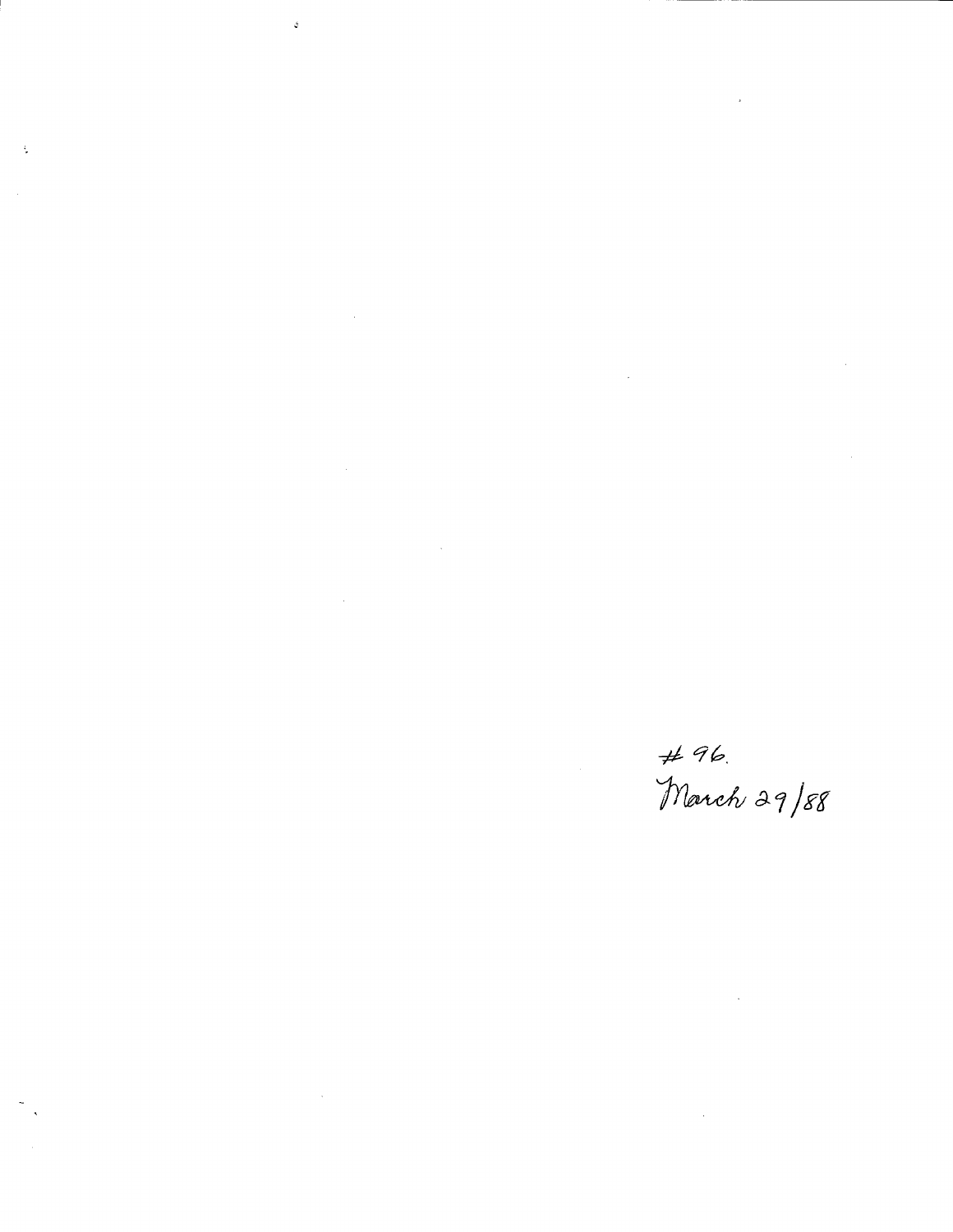an

Minutes of the 96th meeting of the Executive Committee of Science Faculty Council held on Tuesday, March 29, 1988 at 3:30 p.m. in Room 250 Allen Building.

Present: C. C. Bigelow, Chair; N. E. Losey, D. N. Burton, G. Baldwin, N. R. Hunter, J. P. McClure, T. Wiens, H. Williams, K. Sharma, B. McTavish; P. Pachol, Secretary; J. McConnell.

7  $1.$ Approval of Minutes of Executive - 95th meeting, October 5, 1988

It was M/S/C:

That the Minutes of the 95th meeting of Faculty Executive be approved.

 $2.$ Dean Bigelow discussed the state of the budget: we will be working with a 2% cut; tightening up on automatic replacement of retiring faculty, but using the savings for other purposes in the department.

There was good news on NSERC awards: the faculty is up about \$1 million. Eight people got back on grants. The Dean will be calling a meeting of the Research Committee to review the data and decide where to go from here.

Dr. P. Cerny's application for a Electron Microprobe was successful; the award \$632,000.

Endowment Fund

Private funding have been conducting a phone canvass of Science alumni for the last couple of weeks and have pledges of about \$140,000 to date.

The student referendum results (passed by a large majority) will raise a potential of \$75,000 for teaching equipment. More information on this subject will be mentioned under the discussion of the Faculty Endowment Committee.

#### $3.$ Course Change Proposals

Dr. Burton took the committee through the course change proposals. On behalf of the Committee on Courses the following were N/S/C.

Department of Chemistry - Course Changes and Service Course Changes Department of Computer Science - Program Change

Genetics - Program Change

¥

Department of Mathematics and Astronomy - Service Course Change and Course Change

Department of Microbiology - Program Changes, Course Changes, and Service Course Changes

Department of Physics - Graduate Program Changes -- this program change will be forwarded to the Faculty of Graduate Studies for information.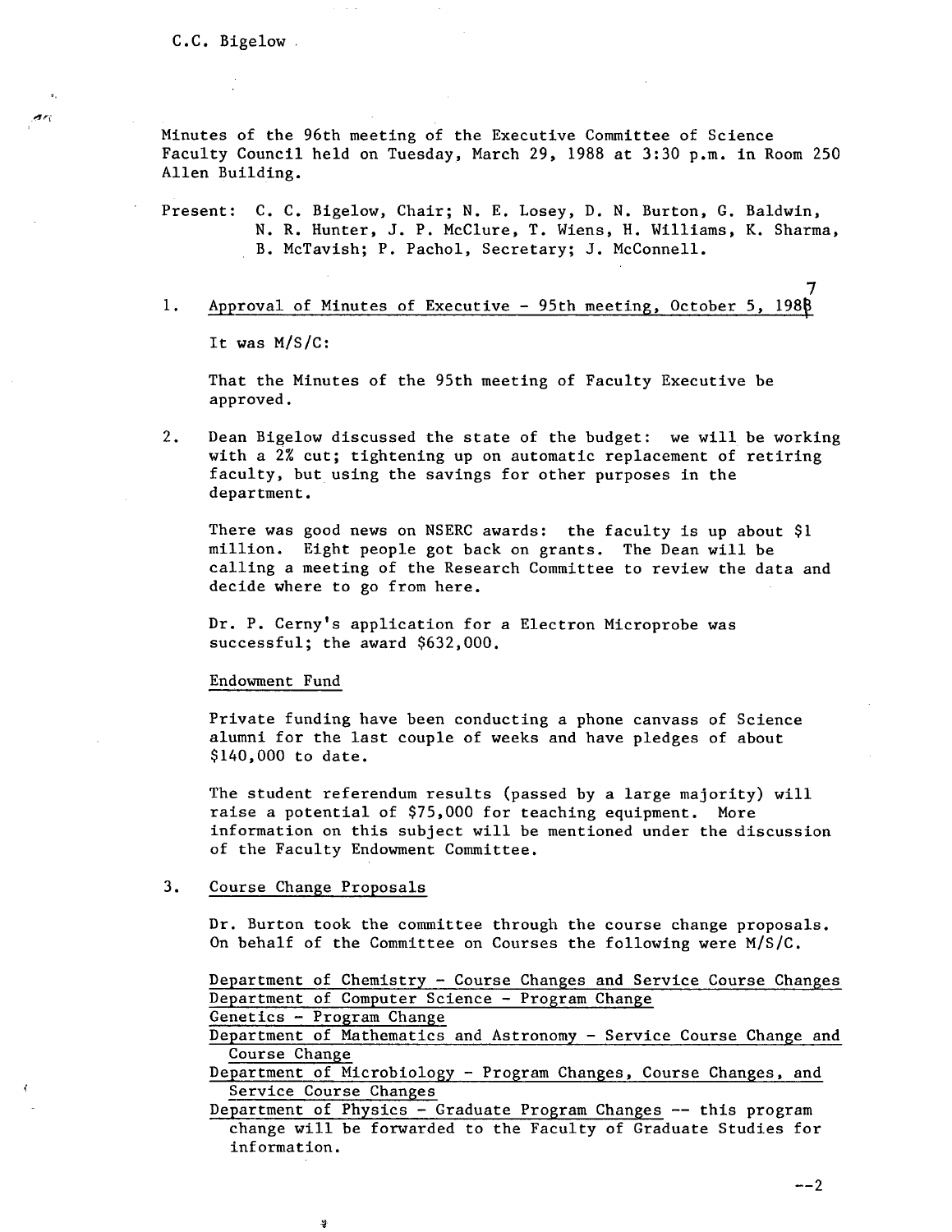# Department of Zoology - Program Changes and Course Changes Other Faculty Courses Acceptable for Credit in Science

 $-2-$ 

#### 4. Committee on Student Standing Recommendation - Policy Change

Dr. Burton reminded the committee that the following policy change had been withdrawn at the previous Executive Meeting to be reworded.

On behalf of the Committee on Student Standing the following reworded policy change was M/S/C:

"Students who fail to meet the minimum C+ grade in a specified course must make up that course (or another course as approved by the department(s)) at the first opportunity; i.e., (1) in the same Regular Session if the deficiency occurs in first term or (2) in the following Summer Session or (3) in the subsequent Regular Session concurrently with the next year's program if the deficiency occurs in Year 2 or 3. Such students would be required to achieve a minimum grade of C+ in the specified course. The other continuation and graduation requirements as well as the continuation average on departmental courses must still be met."

#### $5.$ Update on the review of the Undergraduate Program

Dean Burton reported that an ad hoc committee had been set up with its first emphasis on the 3-year General Program. The Arts Faculty had a similar group and have recommended getting rid of their 3-year degree.

The ad hoc committee is of the opinion that we should keep the 3-year degree because it is fuilfilling a useful function but that some changes should be made to strengthen the degree. There will be some tightening of the regulations; the committee has not reached agreement on how to do this.

The committee would likely wish to impose a maximum of first year courses and add a little more depth in an area or department.

## B.Sc/B.Ed. program

The Committee looking into this program has meet several times and has come up with a structure which Dean Burton thinks will have approval of Science faculty.

The program would include  $2 - 42$  hour packages in Science designed in teachable areas for a total of 84 credit hours in Science;  $48$ Education credit hours, and at least 18 hours optional courses.

Much work remains to be done on the details of the Science packages and precisely which degrees would be awarded upon completion of the program has not been decided.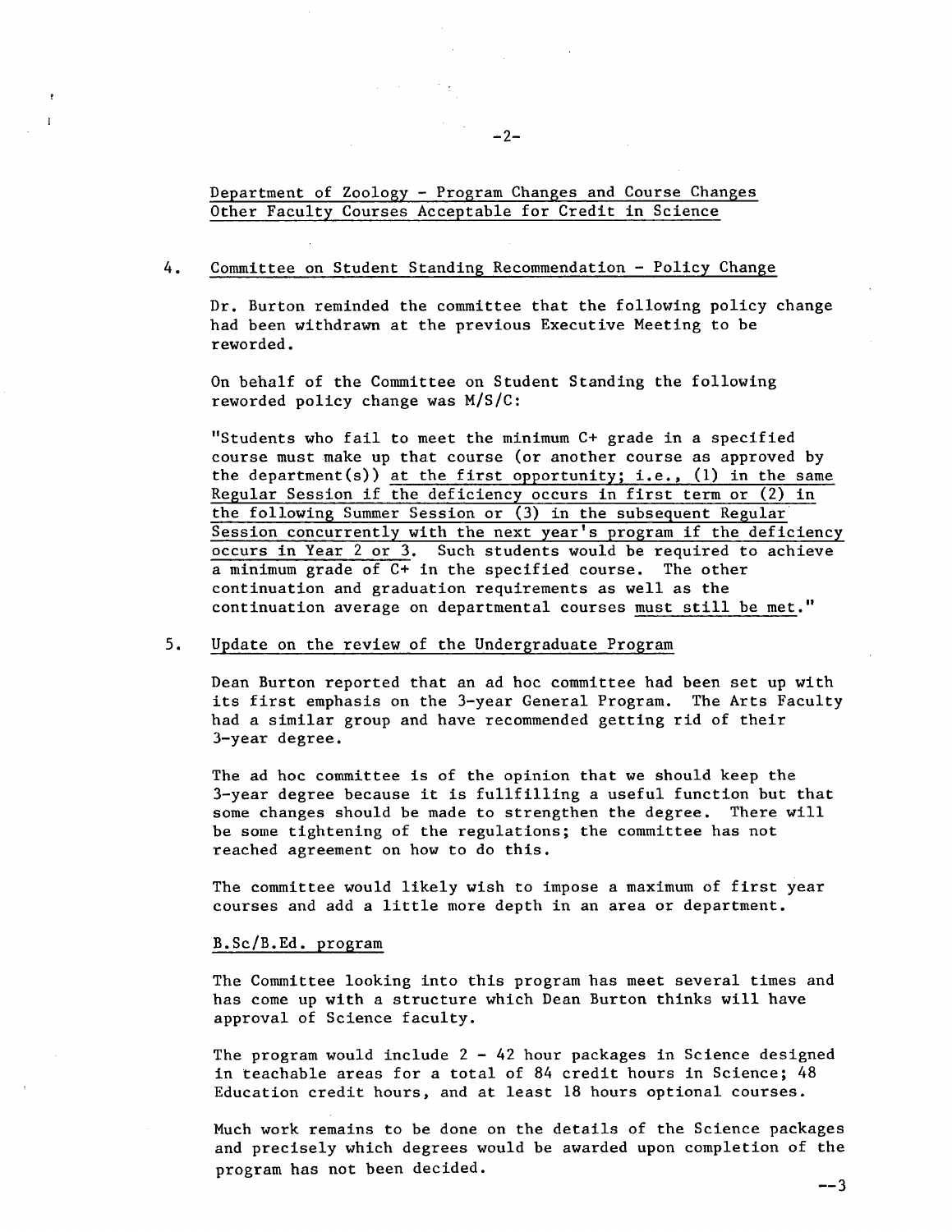The Faculty of Education wants this program to replace the 4-year B.Ed. for secondary school teachers.

Dean Burton asked for Executive committee's reaction.

Dr. Hunter said that 18 credit hours of options is a minimum from his point of view. 24 ch would be better.

It was suggested that Dean Burton prepare a report on the program and that it be placed on the next Faculty Council agenda.

#### $6.$ Faculty Endowment Committee

Dean Bigelow suggested that there should be provision for students on the Endowment Committee as the student referendum is expected to be successful. The committee would then also advise on the spending of referendum funds.

The terms of reference for the committee should be changed so the committee will consist of eight members. The Faculty Council to elect three members; the Dean of Science to appoint three members, two from among friends of the Faculty of Science and one graduate student (not restricted to Alumni); the Senior Stick to be a member, and the Science Students Association to choose one undergraduate student.

The Executive Committee agreed to these changes -- to be forwarded to Faculty Council for approval.

 $7.$ Dean Burton reported that the Director of Admissions had requested that he be a voting member of the Admissions Committee. Dean Burton has told him "no." Executive Committee agreed with Dean Burton.

Meeting adjourned 4:40 p.m.